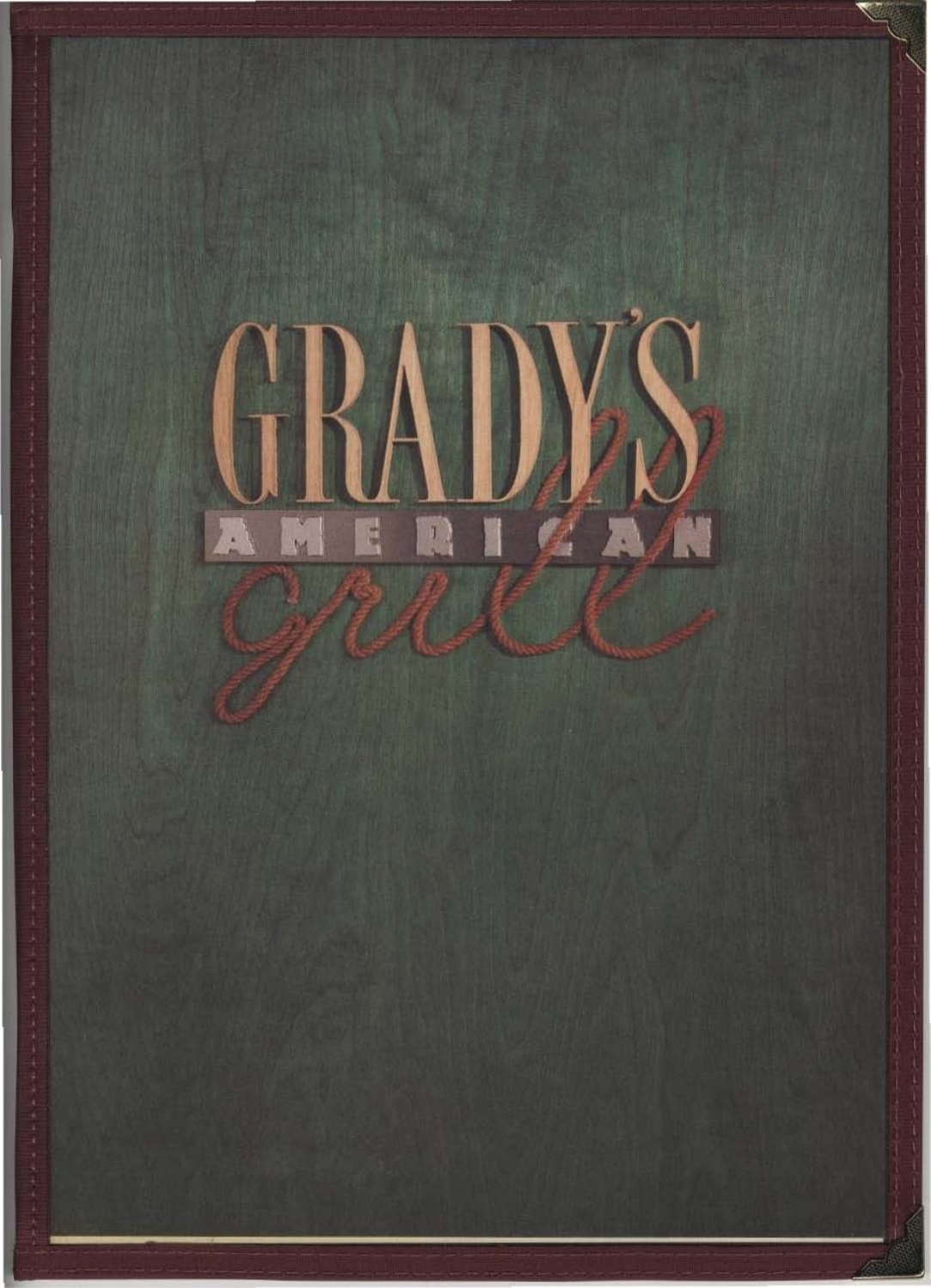STARTERS -

PIZZA FLORENTINE cheese, creamed spinach, tomatoes, artichokes, chives and jalapeños

| CHEESE TOAST multi-grain toast topped with Wisconsin cheddar, Monterey Jack & parmesan cheese 2.35 |
|----------------------------------------------------------------------------------------------------|
| OUESO & CHIPS tortilla chips served with your choice of queso or spinach queso 3.95                |
| SALSA WITH TORTILLA CHIPS our spicy San Antonio salsa with tortilla chips1.75                      |
|                                                                                                    |

# SALADS, SOUPS & QUICHE

Signature dressings: Dijon Honey, Bleu Cheese, Fresh Basil Vinaigrette, No Fat Vinaigrette, Caesar, Lite Ranch, Thousand Island

| GREENHOUSE SALAD mixed greens, red cabbage, carrots, almonds, and bacon  3.95                                                      |      |
|------------------------------------------------------------------------------------------------------------------------------------|------|
|                                                                                                                                    |      |
|                                                                                                                                    |      |
|                                                                                                                                    |      |
|                                                                                                                                    |      |
| GRILLED CHICKEN SALAD mesquite grilled chicken, mixed greens, vegetables,                                                          |      |
|                                                                                                                                    | 6.45 |
| CHICKEN CAESAR SALAD grilled, sliced chicken breast on our Caesar Salad. 5.95                                                      |      |
| OUICHE OF THE DAY baked fresh daily and served with Amaretto Cinnamon Apples  4.95<br>With a Greenhouse or Caesar Salad, add 2.45. |      |

# SANDWICHES & BURGERS

Served with Tater Twirls<sup>TM</sup>. With a Greenhouse or Caesar Salad, add 2.45.

| MESQUITE CHICKEN SANDWICH Monterey Jack cheese and dijon honey on multi-grain bread  6.25           |
|-----------------------------------------------------------------------------------------------------|
| GRILLED CHICKEN BLT Monterey Jack cheese and mayonnaise on a multi-grain bun5.65                    |
| COUNTRY CLUB turkey, bacon, ham, Monterey Jack, Wisconsin cheddar, mayonnaise                       |
| .6.25                                                                                               |
|                                                                                                     |
|                                                                                                     |
| AMERICAN BURGER Wisconsin cheddar, lettuce, tomato, pickles & red onion on a sesame-seed buri  5.45 |
| BACON AND SWISS BURGER Swiss cheese, bacon, lettuce and tomato on a sesame-seed bun  5.95           |
|                                                                                                     |

Heart Healthy - less than 500 calories and less than 16 grams of fat.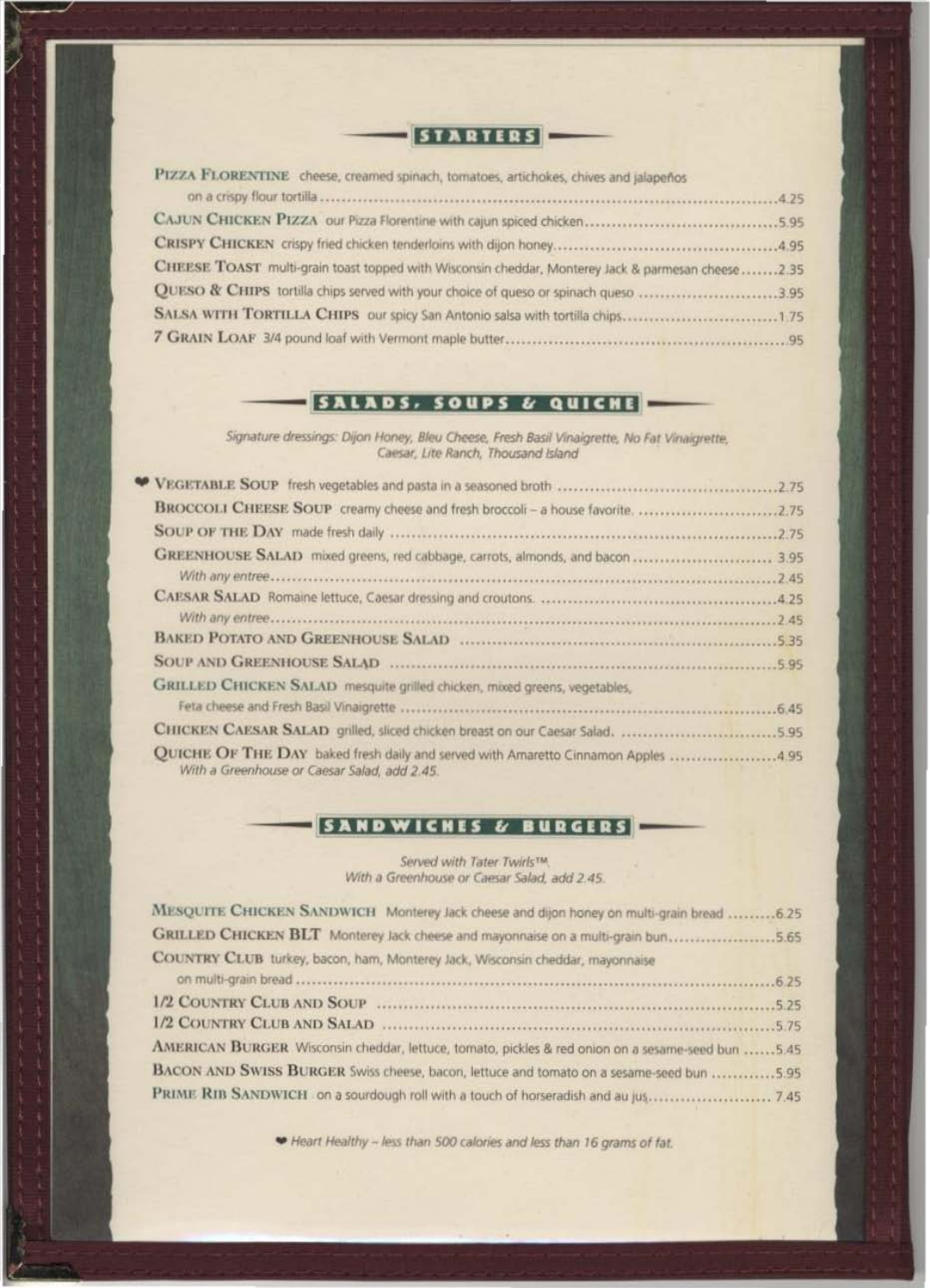# **CHICKEN & PASTAL**

With a Greenhouse or Caesar Salad, add 2.45

| SOMETHING CHICKEN ham, Wisconsin cheddar, Homemade Mashed Potatoes, gravy                    |  |
|----------------------------------------------------------------------------------------------|--|
| ROTISSERIE CHICKEN rosemary and orange spiced 1/2 chicken served with Homemade               |  |
|                                                                                              |  |
|                                                                                              |  |
| CRISPY CHICKEN PLATTER fried chicken tenderioins with Tater Twirls™ and                      |  |
|                                                                                              |  |
| SEAFOOD PASTA sautéed shrimp, crab and white fish with Linguini Alfredo and your choice of a |  |
|                                                                                              |  |
| GRILLED CHICKEN PASTA mesquite grilled, marinated chicken with Linguini Alfredo and          |  |
|                                                                                              |  |

### **GRADY'S SPECIALTIES**

**SLOW ROASTED PRIME RIB....... 12.95** Special Baked Potato and a Greenhouse or Caesar Salad

### FRESH FARM-RAISED NORTH ATLANTIC SALMON

REGULAR CUT Rice Pilaf, Steamed Vegetables and a Greenhouse or Caesar Salad... Priced Daily LIGHTER CUT Rice Pilaf and Steamed Vegetables... Priced Daily

#### **BABY BACK RIBS........11.25**

With Tater Twirls™ and Amaretto Cinnamon Apples<br>With a Greenhouse or Caesar Salad, add 2.45.

# $SIFAKS & SEAFOOD$

#### **FRESH FISH OF THE DAY**

| mesquite grilled and basted with herb butter and our special seasoning or cajun spice           |  |
|-------------------------------------------------------------------------------------------------|--|
| REGULAR CUT with Rice Pilaf, Steamed Vegetables and a Greenhouse or Caesar Salad.  Priced Daily |  |
| DIGHTER CUT served with Rice Pilaf and Steamed Vegetables. Manufacturer Priced Daily            |  |
|                                                                                                 |  |
| NEW YORK STRIP STEAK our Special Baked Potato and a Greenhouse or Caesar Salad. 13.95           |  |
| TENDERLOIN FILET our Special Baked Potato and a Greenhouse or Caesar Salad 13.75                |  |



HOMEMADE MASHED POTATOES **SPECIAL BAKED POTATO RICE PILAF** PARMESAN CREAMED SPINACH **AMARETTO CINNAMON APPLES** 

**STEAMED VEGETABLES TATER TWIRLSTM MAPLE GREEN BEANS BURGUNDY MUSHROOMS LINGUINI ALFREDO**